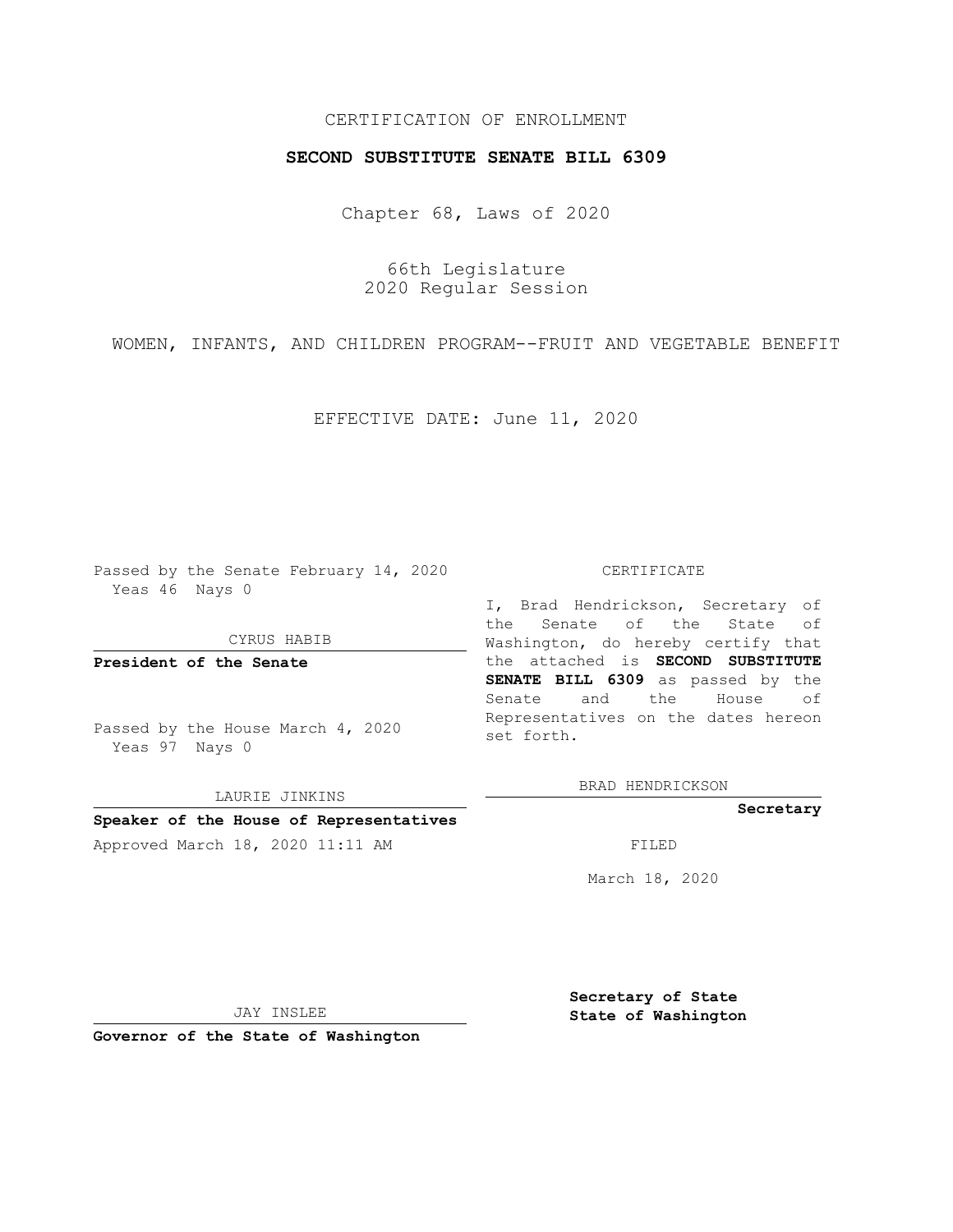### **SECOND SUBSTITUTE SENATE BILL 6309**

Passed Legislature - 2020 Regular Session

**State of Washington 66th Legislature 2020 Regular Session**

**By** Senate Ways & Means (originally sponsored by Senators Lovelett, Wagoner, Nguyen, Walsh, Das, Salomon, Randall, Billig, Dhingra, Hasegawa, Saldaña, and Wilson, C.)

READ FIRST TIME 02/11/20.

 AN ACT Relating to expanding access to nutritious food; amending 2 RCW 43.70.700; and creating a new section.

BE IT ENACTED BY THE LEGISLATURE OF THE STATE OF WASHINGTON:

 NEW SECTION. **Sec. 1.** The legislature finds that our state has a robust agricultural system, with Washington farmers producing diverse foods available at regional markets throughout the state. The legislature further finds that one in six Washington children do not know where their next meal will come from and that promoting access to fresh foods supports Washington farmers as well as food-insecure families. Hunger for families with children continues to be a significant issue across our state and a growing concern. Hunger and unhealthy diets also impact the health and development of children and a child's ability to learn. Therefore, the legislature intends to expand access to nutritious foods by increasing the fruit and vegetable benefit for participants in the women, infant, and children farmers market nutrition program.

 **Sec. 2.** RCW 43.70.700 and 2008 c 215 s 8 are each amended to 18 read as follows:

 (1) The department shall adopt rules authorizing retail operation farms stores, owned and operated by a farmer and colocated with a